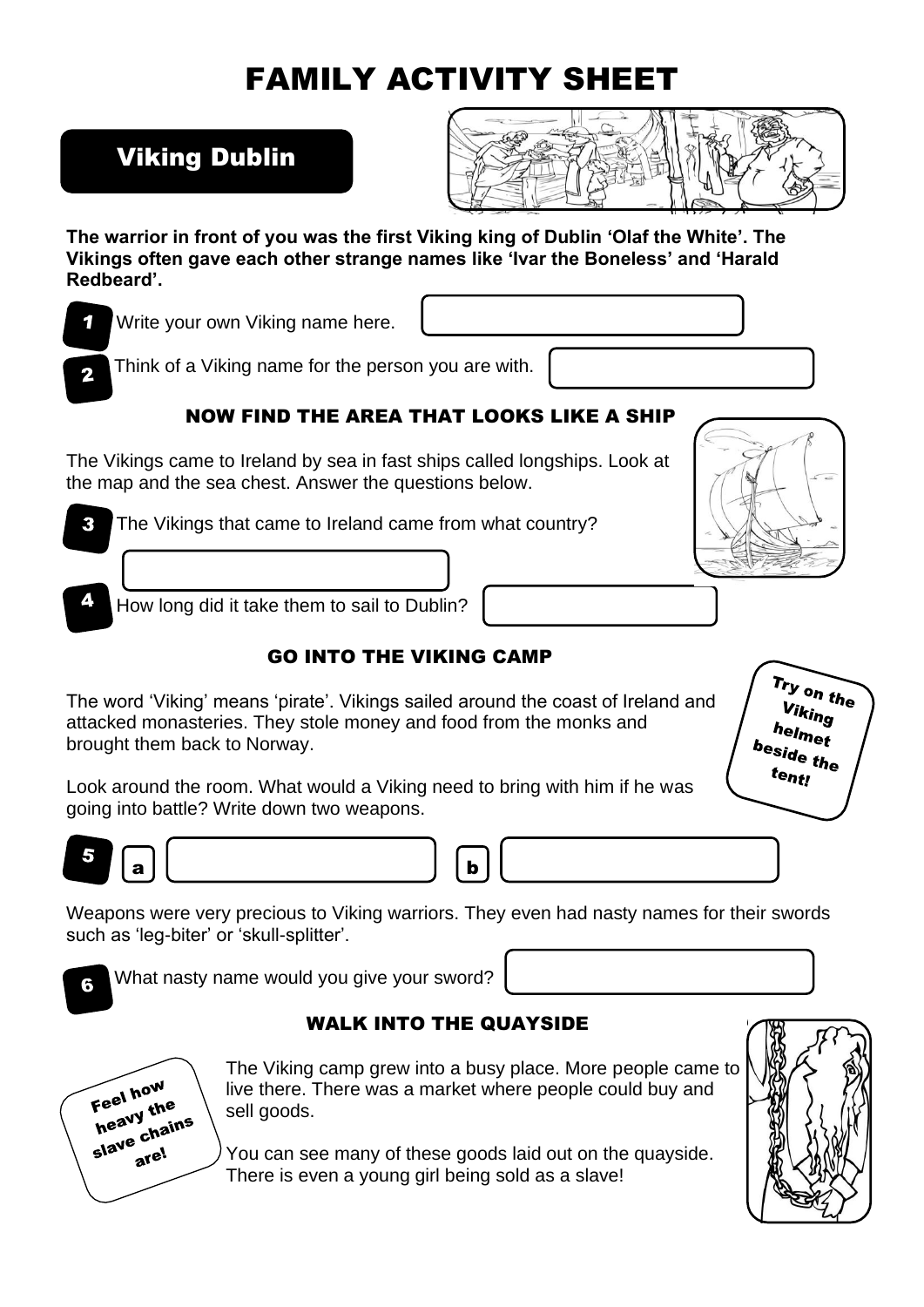I would feel **and** and

#### STROLL DOWN THE STREET TO THE VIKING HOUSE

There is a little boy playing outside the house with a wooden boat. When he is old enough he will be sent on raids with the other warriors. Inside there is a little girl helping her mother. She is grinding corn to make flour for bread. Viking homes were very different from todays. The whole family slept and lived in a house this size!



Now you have seen how strange and wonderful Dublin was when the Vikings were here. Go upstairs to see what happened next in Dublin's history.

## Medieval Dublin

**After the Vikings, more people came to live in Dublin. Many moved to Dublin from England. They made lots of changes to the town.**



Toilets and baby changing facilities are on this floor.

#### WALK THROUGH THE DOOR OPPOSITE THE STAIRS

This medieval house belonged to a wealthy merchant named Peter Higley. He has a much bigger house than the Vikings. He has a big fireplace, nice food, a two storey house and even a servant.

Sit down at the kitchen table. Wealthy people ate from expensive metal plates. Lift up each plate.



What type of plate did the servant eat from?

A plate made of .

Find two boys playing a medieval game outside the house. They are using stones and chalk to play their board game. Their mother is calling to them from a window nearby?



What do you think she is saying?